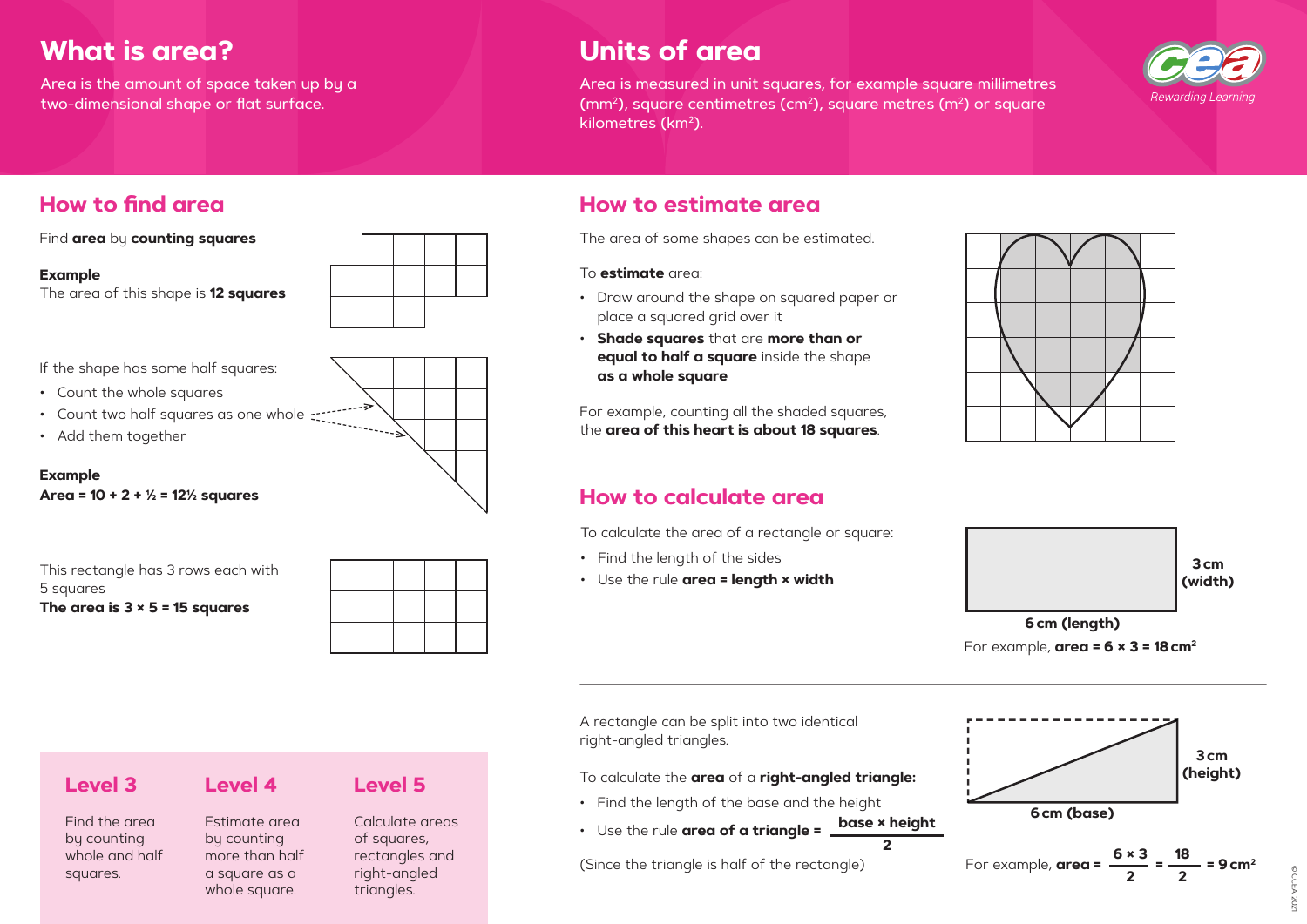## **How to calculate surface area**

To calculate the **surface area** of a **cuboid:**

- Calculate the area of each rectangular face
- Find the **total surface area** by **adding** the areas

**For example**, this cuboid has:

**Back** and **Front** face: areas = 3 × 5 = 15cm2

**Side** faces: areas =  $2 \times 3 = 6$  cm<sup>2</sup>

**Top** and **Bottom** face: areas =  $5 \times 2 = 10 \text{ cm}^2$ 

**Total surface area = (2 × 15) + (2 × 6) + (2 × 10) = 62cm2**



## **How to calculate area of a composite shape**



#### To calculate the area of each face it can be helpful to sketch the **net** of the cuboid first.





To calculate the **area** of a **composite shape:**

Area is measured in unit squares, for example square millimetres ( $mm<sup>2</sup>$ ), square centimetres ( $cm<sup>2</sup>$ ), square metres ( $m<sup>2</sup>$ ) or square kilometres (km<sup>2</sup>).

- **Split** the shape into two or more shapes
- Calculate any missing lengths
- Calculate the area of each part
- Find the **total** by **adding** the areas

For example, split this shape into a rectangle (A) and a triangle (B)



**Total area = 32 + 12 = 44cm**²

# **What is area? Units of area**

### **Level 6**

Calculate areas of composite shapes involving squares, rectangles and triangles.

Calculate surface area of cubes and cuboids and calculate area of circles.



### **Level 7**

Calculate areas of composite shapes including those involving a circle, and solve complex problems involving surface area.

Area is the amount of space taken up by a two-dimensional shape or flat surface.